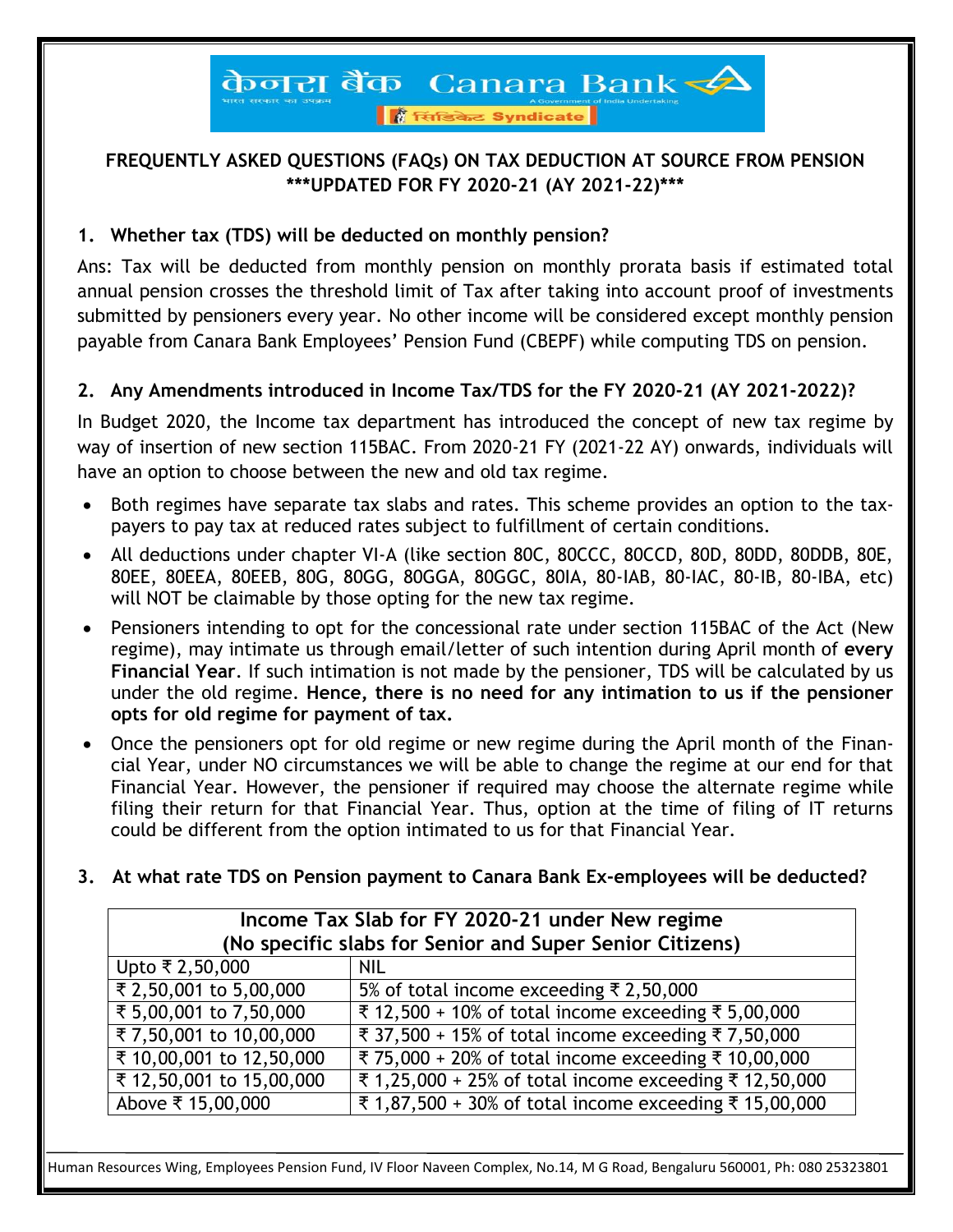## केनरा बैंक Canara Bank $\blacktriangle$

ि सिंडिकेट Syndicate

If tax payers opt for existing scheme (old regime), the tax slabs remain unchanged as compared to previous year. The Income tax slabs for FY 2020-21 under existing scheme (old regime) are as follows:

| Income tax slab         | Individuals below the age of 60 years                                      |
|-------------------------|----------------------------------------------------------------------------|
| Upto ₹ 2,50,000         | <b>NIL</b>                                                                 |
| र 2,50,001 to 5,00,000  | 5%                                                                         |
| ₹ 5,00,001 to 10,00,000 | ₹ 12,500 + 20% of total income exceeding $\bar{x}$ 5,00,000                |
| Above ₹ 10,00,000       | ₹ 1,12,500 + 30% of total income exceeding $\text{\textsterling}10,00,000$ |

| Income tax slab         | Senior Citizens(Aged 60 years but less than 80 years)          |
|-------------------------|----------------------------------------------------------------|
| Upto ₹ 3,00,000         | <b>NIL</b>                                                     |
| ₹ 3,00,001 to 5,00,000  | 5% of total income exceeding $\overline{\xi}$ 3,00,000         |
| ₹ 5,00,001 to 10,00,000 | ₹ 10,000 + 20% of total income exceeding $\bar{x}$ 5,00,000    |
| Above ₹ 10,00,000       | ₹ 1,10,000 + 30% of total income exceeding $\bar{x}$ 10,00,000 |

| Income tax slab         | Super Senior citizens (Aged 80 years and above)                |
|-------------------------|----------------------------------------------------------------|
| Upto ₹ 5,00,000         | <b>NIL</b>                                                     |
| ₹ 5,00,001 to 10,00,000 | 20% of total income exceeding ₹ 5,00,000                       |
| Above ₹ 10,00,000       | ₹ 1,00,000 + 30% of total income exceeding $\bar{x}$ 10,00,000 |

**Note: 4% Health & Education Cess on Income Tax and full rebate under 87A if total income is within ₹ 5 Lakhs for individuals is present under BOTH existing and new regime.**

- **4. Is it necessary to submit proof of investments made for availing Tax rebate?**
- If Pensioners opt for new regime for calculating tax under section 115BAC of the Act, then submission of investment proofs to avail deduction in taxable income is NOT APPLICABLE as per the section. Hence, if any investment proofs are submitted by such pensioners, it will not be considered by us.
- For pensioners who do not opt for new regime, proof of investments needs to be submitted only if their income from pension exceeds the exemption limit. As per the tax slabs for FY 2020-21, if a pensioner's annual pension income is under₹ 5.50 lacs, then income Tax from pension will not be deducted by our section.

Ex: The following table shows the tax calculation of a senior citizen (old tax regime) for the FY 2020-21 assuming the annual pension as ₹ 5,40,000: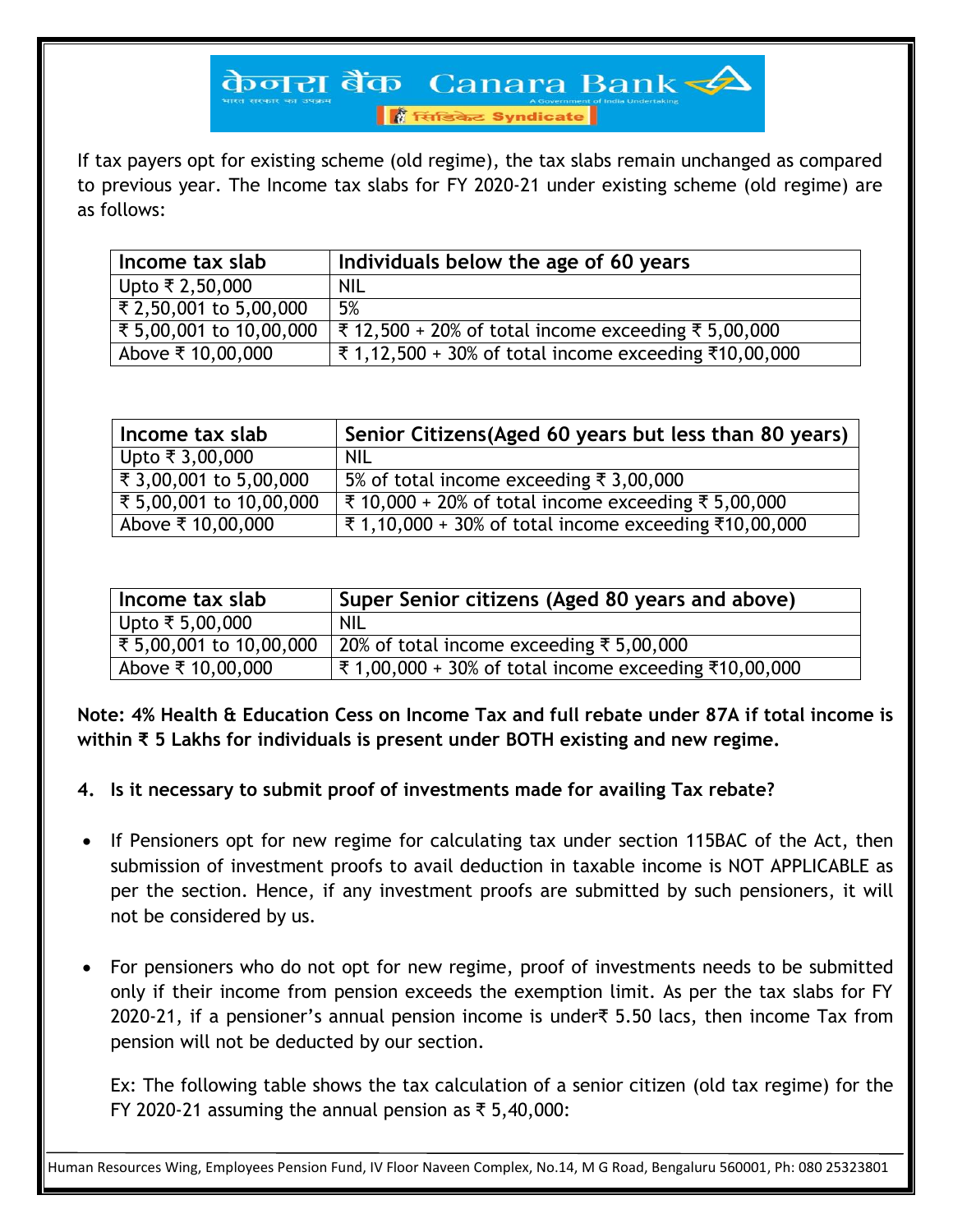# केनरा बैंक Canara Bank

ि सिंडिकेट Syndicate

| <b>PARTICULARS</b>                            | <b>AMOUNT</b> |
|-----------------------------------------------|---------------|
| Total annual income from pension              | 5,40,000      |
| (Less) Standard Deduction                     | 50,000        |
| Taxable Income                                | 4,90,000      |
| Income Tax as per slab                        | 9,500         |
| (Less) Rebate under Section 87A (Max ₹12,500) | 9,500         |
| <b>Income Tax Payable</b>                     | <b>NIL</b>    |

As the Employees' Pension Fund calculates tax only from pension income, the above table demonstrates that if a pensioner's income is below ₹ 5.50 lacs then TDS will not arise. Hence, there is no need for such pensioners for submitting their investment proofs to us.

 Rebate under Section 87A is available only when taxable income is lower than ₹ 5 lacs. Hence, for pensioners whose annual taxable income from pension exceeds this limit, then they have to submit their investment proofs to Employees' Pension Fund every year so that the actual investment made by the pensioner is considered for rebate at the time of calculating his/her tax on pension payment.

**Note:** For the e-Syndicate Bank pensioners, as the pension for March 2021 will be credited on last working day of March 2021 itself, there will be 13 pension credits for the FY 2020-21 (March 2020 to March 2021 - inclusive of both). As such, for them the gross income for FY 2020-21 will be aggregate of 13 months pension. This instance will occur only during the FY 2020-21. Pensioners who are coming under tax bracket are requested to plan their investments accordingly.

#### **5. When to submit the proof of investment and to whom?**

Ans: Proof of actual investments has to be submitted to the Employees' Pension Fund every year through email/letter as and when investments are made in the current FY but before 31<sup>st</sup> December every year.

#### **6. Till the time of submission of investment proof how will the tax liability be calculated?**

Ans: While deducting TDS on monthly prorata basis, the investment declaration submitted by the pensioner will be considered and tax from April to December every year will be deducted as per the declaration. Hence, pensioners intending to avail rebate under Income Tax, but who are yet to invest may send a declaration regarding the same during April month of every Financial Year.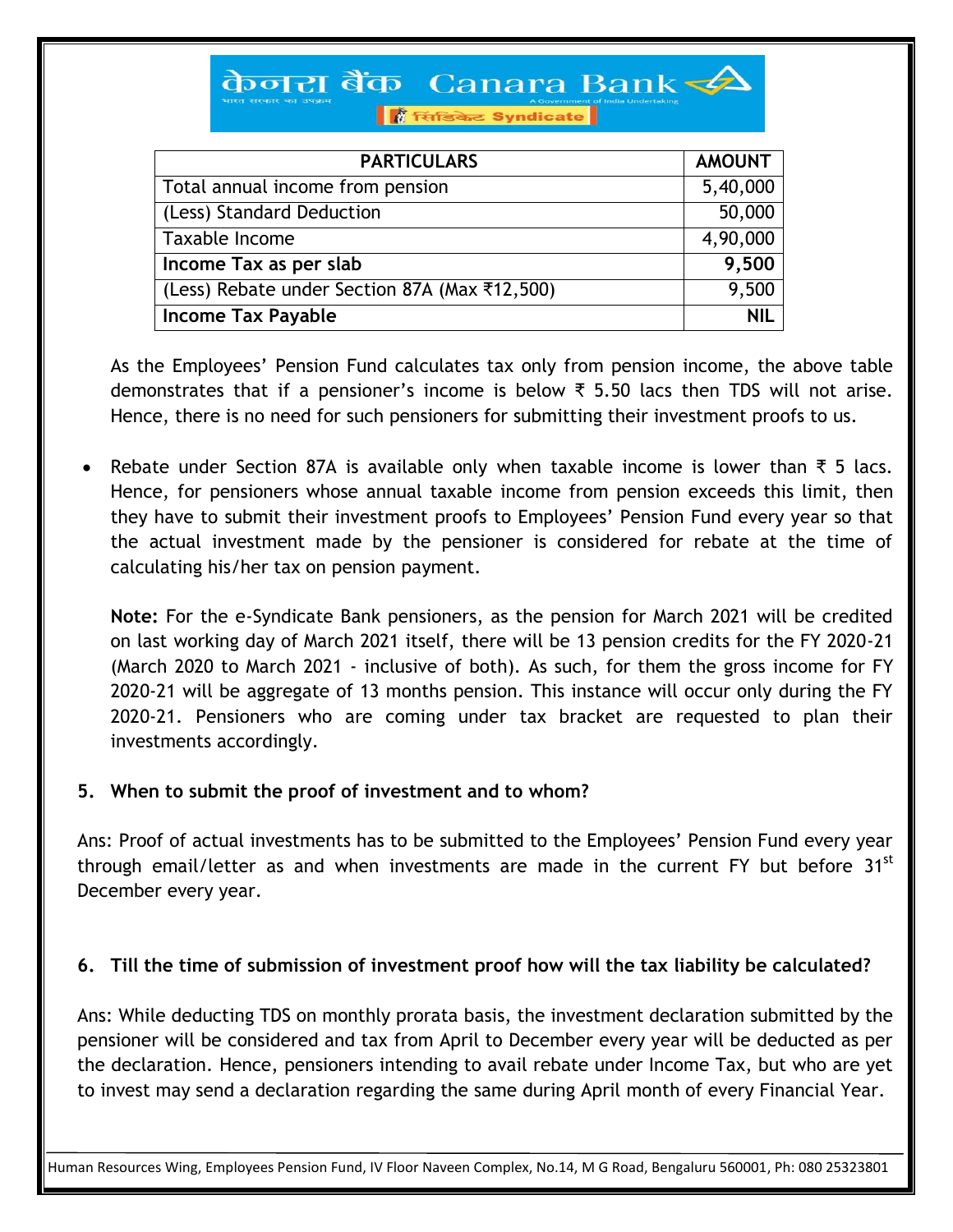### केनरा बैंक Canara Bank ि सिंडिकेट Syndicate

But, if proof for investment as per the declaration is not submitted by  $31<sup>st</sup>$  December, then monthly tax will proportionately increased after December month or it can be said that from the month of January, TDS will be deducted on the basis of actual investment made by the pensioner. If no proof of investment is given, no rebate in tax will be allowed for the current FY.

In cases of investments like insurance policy where premium falls due after 31st December of the Financial Year, pensioners are requested to submit premium paid receipt for the last year to the same policy and submit an undertaking to ensure payment of requisite premium before the end of the Financial Year (31st March).

The format of investment declaration to be submitted with proof of investment is available in our Bank's website under the ex-employee's page

#### **7. Whether submission of investment declaration will suffice for claiming tax rebate?**

Ans: No. Submission of investment proof is a mandatory requirement for claiming tax rebate.

**8. Whether mere mentioning the Housing Loan interest and repayment amount availed from our Bank, IBA medical insurance premium amount debited by Canara Bank, Deposits made with Canara Bank under tax-saver scheme etc in the declaration submitted will suffice for having submitted the investment proof?**

Ans: No. Though the deposit is made with Canara Bank, housing loan is availed with Canara Bank and premium for the IBA medical insurance scheme is debited by Canara Bank, submission of proof under each entry in the investment declaration is mandatory to claim tax rebate.

#### **9. Whether it is necessary to submit proof of investment if the total annual pension does not cross the threshold limit for different age group of individuals?**

Ans: No. In cases where the total annual pension does not cross the threshold limit for different age group of pensioners, they need not submit the investment proof.

#### **10. Whether terminal benefits/salary arrears received by pensioner during the Financial Year will be considered for tax calculation?**

Ans: No. Tax will be calculated only on the pension amount paid during the Financial Year

#### **11. Whether Canara Bank Ex-employee pensioner can request to stop deduction of tax?**

Ans: No. It is mandatory for to deduct tax at source while paying pension to pensioners.